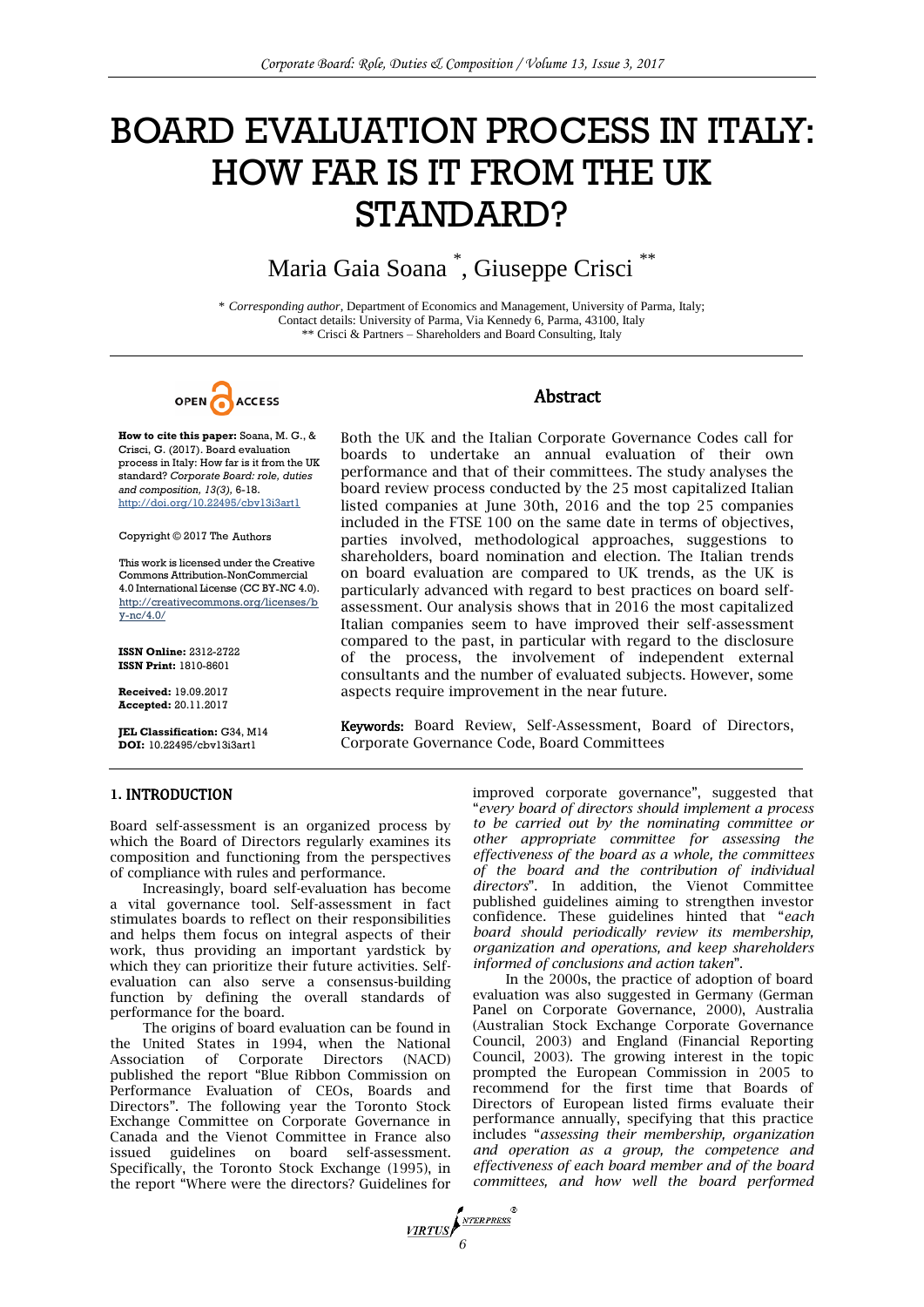*against any performance objectives set*". In 2011, the European Commission reaffirmed this orientation in the Green Paper "EU corporate governance framework". It suggested that evaluation of the board should be facilitated at least every three years by an external consultant, who could improve board self-assessment by bringing an objective perspective and sharing best practices from other companies. Evidence gathered by the Commission shows that it is particularly at a time of crisis, or of breakdown in communication between board members, that an external reviewer really adds value to the evaluation. This position is justified by the fact that board selfassessment is a complex, articulate and delicate exercise. In this context, it is important that it be managed by a specialized and experienced consultant, able to effectively develop the process taking into due consideration sensitive data, soft information and characteristics of individual directors.

Nowadays, most European Corporate Governance Codes suggest that listed firms' Boards of Directors evaluate their performance at least annually. Companies are not expressly mandated to comply with this recommended best practice, but they are required to disclose whether they comply with recommendations that include board selfassessment, and if not, why not. This approach, defined "comply-or-explain", exerts certainly pressure on companies to comply.

In this context, the UK Corporate Governance Code calls for boards to undertake a formal and rigorous annual evaluation of their own performance and that of their committees and individual directors. Evaluation of the board should consider "*the balance of skills, experience, independence and knowledge of the company on the board, its diversity, including gender, how the board works together as a unit, and other factors relevant to its effectiveness*". The Chairmen of the companies listed on the London Stock Exchange are required to "*act on the results of the performance evaluation by recognizing the strengths and addressing the weaknesses of the board and, where appropriate, proposing new members be appointed to the board or seeking the resignation of directors*". Moreover, individual evaluation should aim to show whether each director continues to contribute effectively and demonstrate commitment to the role. The non-executive directors, led by the senior independent director, should be responsible for performance evaluation of the Chairman. Companies listed on the London Stock Exchange are also required to explain in their annual report whether and how they have complied with the provisions of the Corporate Governance Code, and if not, why not. Besides, the UK Corporate Governance Code suggests that evaluation of the board of FTSE 350 companies should be facilitated at least every three years by an external consultant, who should be identified in the annual report, specifying whether the consultant has any other connection with the company.

The Italian Corporate Governance Code too requires board of directors to "*perform at least annually an evaluation of the performance of the board of directors and its committees, as well as their size and composition, taking into account the professional competence, experience, (including managerial experience) gender of its members and* 

*number of years as director*". The code suggests that evaluation of the board of Italian listed companies could be related to the three-year mandate of the Board of Directors, with differentiated yearly focus during the three-year period. Like the UK Corporate Governance Code, the Italian Code also requires that the corporate governance report provides information on the identity and independence of consultants if these are involved in the process.

The paper is organized as follows. Section 2 provides a literature review on board evaluation. In Section 3, the Italian trends on board selfassessment are analyzed, particularly in comparison with UK trends, as these are particularly advanced with regard to best practices on board review. On this point, we present a comparison between the 25 most capitalized Italian listed companies at June 30th, 2016, and the top 25 companies included in the FTSE 100 on the same date. In conclusion, some considerations on the expected developments are presented.

### 2. LITERATURE REVIEW

In the last decade, regulators and institutional investors have increasingly endorsed board evaluation as a prerequisite for good corporate governance. A well-structured board review process is in fact required by the European Commission (2005, 2011), and by many national Corporate Governance Codes for listed firms in different countries, e.g. Australia, Canada, Germany, England, Italy and United States.

Board evaluation is a useful tool to assess boards' roles (Van den Berghe and Levrau, 2004; Kiel and Nicholson, 2005; Carretta et al., 2010; Cosma et al., forthcoming). Self-assessment stimulates in fact boards to reflect not only on their duties and responsibilities, but also on their strengths and weaknesses.

Academic literature does not identify any ideal standard to evaluate corporate boards, as there is no "one size fits all" approach. Neither is it possible to classify what constitutes a good board of directors in general, or what represents correct governance attitudes and proper director behaviour (Carretta et al., 2010). Existing literature focuses on examining the main issues related to the board review process: the reasons for reviewing the performance of the board, the evaluation areas, the parties involved, and the different methodological approaches.

Although most European Corporate Governance Codes encourage listed company boards to conduct self-assessment periodically, there is some criticism on the usefulness of this practice. On the one hand, some authors describe the potential benefits that board review enables both the group and individual directors to pursue (Schnase, 2004; Kiel and Nicholson, 2005; Long, 2006; Moodie, 2008). These benefits consist of improvements in different fields, such as leadership skills, definition of roles, team-working development, transparency, decisionmaking process, legitimacy and communication, especially with shareholders and institutional investors (Moodie, 2008). On the other hand, some authors argue that board self-assessment is timeconsuming for directors (especially for the executives) and can reduce group collegiality (Schnase, 2004). Moreover, Leblanc (2007) notes that

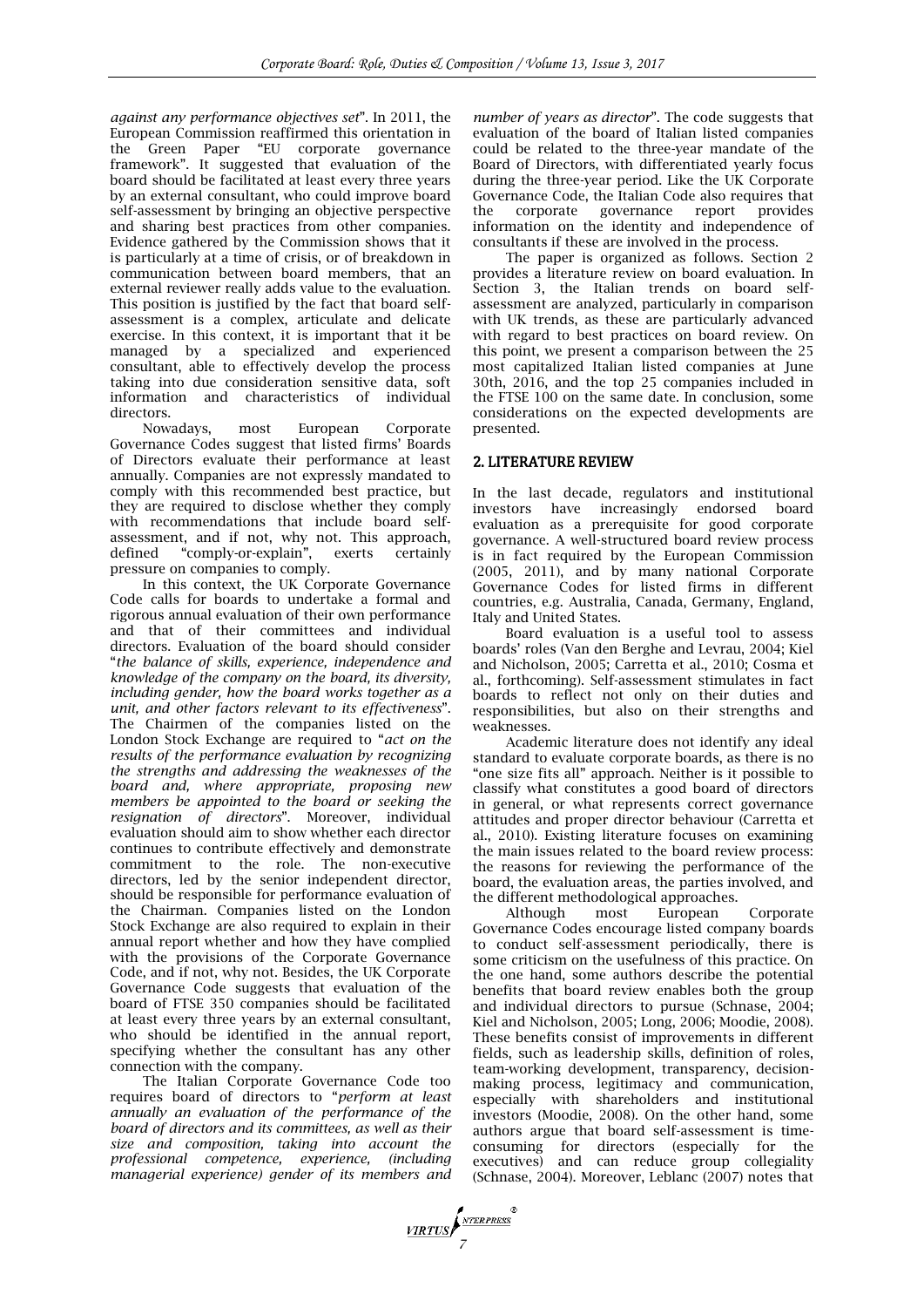the process is often carried out for solely formal reasons that is exclusively in order to be compliant with the Corporate Governance Code requirements on board evaluation. However, the aims of board review should be very different from mere bureaucratic exercises. On this point, Kiel and Nicholson (2005) identify two main objectives of self-assessment for boards: improvements in corporate leadership (for example, in order to provide directors suggestions for the growth of their professional skills and their role within the group) and resolution of problems in different areas, such as corporate governance effectiveness or boardroom dynamics. The definition of the goals represents the first stage of the board evaluation process. This stage is very important, as it affects the achievement of the following phases, the amount of allocated resources, the collaboration of parties involved and the usefulness of the results.

A further important aspect concerns the areas of evaluation. The content of board self-assessment is the main focus of past articles on this topic (Conger et al., 1998; Ingley and Van Der Walt, 2002; Kiel and Nicholson, 2005; Minichilli et al., 2007). On this point, Minichilli et al. (2007) identify four important areas to define effective boards of directors (Huse, 2005): (i) board tasks, (ii) board membership, (iii) board culture and processes, and (iv) board leadership and structure. The evaluation of board tasks aims to investigate whether the board is doing what it is supposed to do (Epstein and Roy, 2004) and covers forms of board control, advisory mentoring and networking tasks (Huse, 2007). The element of board membership aims to evaluate directors' attributes and their selection criteria (Siekkinen, 2017). In this context, board review typically assesses the following items (Minichilli et al, 2007; Moodie, 2008): personal characteristics and competences, professional backgrounds, independence, and representation of important stakeholder groups. The evaluation of board culture and processes focuses on very intangible aspects, mainly related to decision-making procedures (e.g. the number of meetings, their duration, attendance, reporting), trust among directors, and board interactions (Minichilli et al, 2007; Carretta et al., 2010; Stevenson and Radin, 2015; Heemskerk et al., 2017). Finally, the element of board leadership and structure aims to investigate organizational issues, such as board diversity (in terms of age, gender and tenure), board size, the presence and the functioning of board committees, the ability of the CEO to communicate with directors and of the chairperson to stimulate team-working and a constructive decision-making culture in the boardroom (Leblanc and Gillies, 2005; Huse, 2007; Ntim, 2015).

Existing literature also studies the people to whom the self-assessment process is extended. On this point, three different groups can be identified (Kiel and Nicholson, 2005): the board of directors and its committees as a whole, individual directors, and other corporate governance key personnel. The self-evaluation of the board and its committees is widespread among listed companies, both in Italy and elsewhere in Europe, as suggested by most Corporate Governance Codes. It implies a judgment by individual directors on the board as a whole, in order to investigate the awareness of the role and responsibilities of the group. The evaluation of board committees is also widespread in Europe today. It aims to analyse their composition, their functioning and their ability to effectively support the board in their specific competence. The assessment of individual directors instead implies that each board member expresses a judgment on his/her colleagues (peer evaluation) or, sometimes, on himself/herself (self-evaluation). Self-evaluation aims to stimulate each director to a personal reflection on the contribution that he/she provides to the board as a whole. However, this reflection is often not adequately objective, as board members, like many other people, tend to have a biased image of themselves (Kiel and Nicholson, 2005). On the contrary, peer evaluation requires that each director identifies other colleagues' weaknesses and strengths. Compared to self-evaluation it makes it possible to better recognize individual contribution to board activities, and identify possible skills in the group, which are under-utilized or lacking. Board member assessment does not necessarily have to be extended to all directors. It may indeed be limited, if appropriate, to key figures, such as the Chairman, the Chief Executive Officer and, sometimes, the lead independent director. The specific evaluation of the Chairman appears to be particularly important, as he/she is the coordinator of board activity and the corporate governance guarantor (Neubauer, 1997; Kiel and Nicholson, 2005; Minichilli et al., 2007). The European Commission (2011) in fact states that board review should cover the role of the Chairman, among other issues. The third group includes the key corporate governance actors other than directors, such as the corporate secretary (Kiel and Nicholson, 2005), whose duties often reach high levels of professionalism and complexity both in terms of relationships and compliance.

The existing literature also investigates the party designated to conduct board review. Some studies suggest that the main difference is between internal and external self-assessment (Kiel and Nicholson, 2005; Long, 2006; Minichilli et al., 2007, Carretta et al., 2010). Each approach has its strengths and weaknesses. The internal review implies that self-assessment is conducted by internal subjects, generally identified as the Chairman (Kiel and Nicholson, 2005; Carretta et al., 2010), a non-executive director, such as the lead independent director (Kiel and Nicholson, 2005; Carretta et al., 2010), or an internal committee, such as the governance committee or the appointments committee (Kiel and Nicholson, 2005; Carretta et al., 2010). On the one hand, the internal process may help reluctant directors to conduct board selfassessment, especially at an early stage. It has the advantage of ensuring confidentiality and allowing the application of known internal standards, thus stimulating even the most sceptical managers to be involved (Berenbeim, 1994). On the other hand, the adoption of an in-house approach throughout a board lifecycle could affect the spontaneity of directors in revealing board weaknesses (Conger et al., 1998; Kiel and Nicholson, 2005; Carretta et al., 2010). For this reason, international best practices and some Corporate Governance Codes, such as the UK Corporate Governance Code, suggest that an external evaluation is conducted at least every three years within the board cycle. An external consultant is expected to give assessment independence and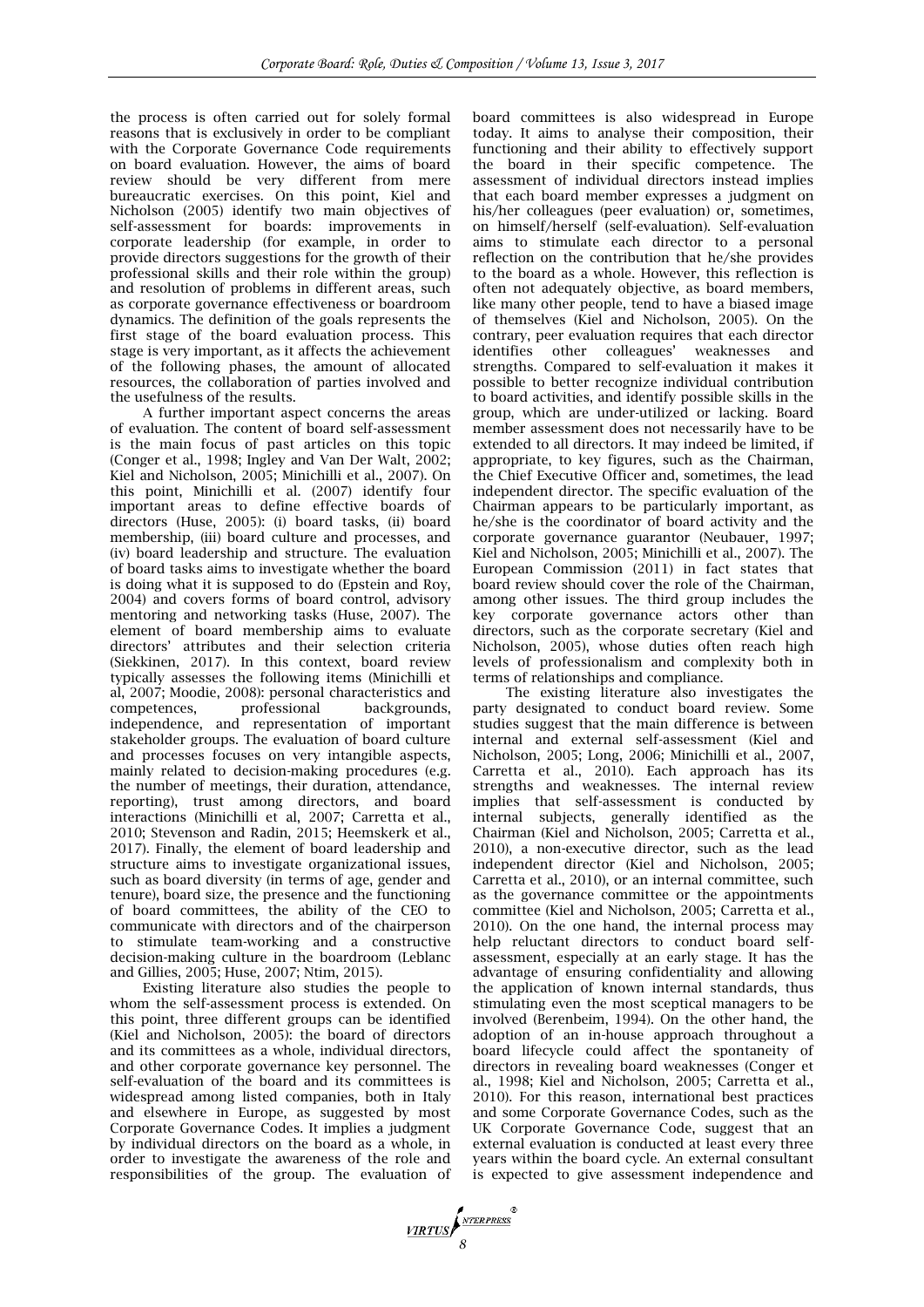transparency, increase the quality of the analysis through his/her experience, and stimulate spontaneity of directors and their involvement in the process (Kiel and Nicholson, 2005; Carretta et al., 2010).

Finally, existing literature studies the various methods used in board self-assessment. There are qualitative and quantitive techniques (Kiel and Nicholson, 2005; Carretta et al., 2010). Qualitative techniques include interviews, attending board and committee meetings and analysis of the minutes, while quantitative techniques include questionnaires and surveys in their various forms.

The interview makes it possible to collect complex information, such as directors' perceptions and ideas, which they can express in their own terms. This technique can be applied using groups (focus group) or individually (individual interview). In a focus group, the facilitator, who is generally the Chairman, encourages open discussion among board members (Punch, 1998). The technique is not widely used today, as its perceived benefits appear to be lower than its disadvantages. On the one hand, focus groups allow directors to discuss important topics of interest openly (Minichilli et al., 2007). On the other hand, however, they may also inhibit candid disclosure (Kiel and Nicholson, 2005), as "*the risk is that it becomes a ceremony where concerns to preserve the harmony within the group prevail over a more constructive and critical approach*" (Minichilli et al., 2007). Individual interview however is more widespread. It can be conducted in a structured form, i.e. following a rigid list of pre-defined questions, or alternatively in a non-structured or semi-structured form, i.e. starting from a list of questions identified ex ante, which can be asked and supplemented freely. Face to face interview ensures confidentiality, especially for critical opinions that are unlikely to hear in group context, and thus stimulates candid disclosure by directors. For this reason, individual interview appears to be very useful to develop complex and private issues (Conger et al., 2001; Kiel and Nicholson, 2005), although it cannot guarantee the honesty of the respondents' answers and is inevitably affected by possible bias arising from directors' specific points of view. The effectiveness of this technique depends on the experience and quality of the interviewer (whether he/she is internal or external), on his/her ability to listen to each director and make feel him/her understood, and on his/her capacity to structure appropriate, clear and unambiguous questions that stimulate precise answers. For these reasons, face to face interview is very often used when self-assessment is conducted by an external consultant.

Another technique, especially widespread in the UK when self-assessment is conducted by an external consultant, is observation of board meetings. In this case, the evaluator does not directly stimulate or influence directors in any way, but simply observes them, taking note of their behavior and speeches during meetings. The focus is thus on boardroom processes as they occur rather than their description given by single board members. The methodology is thus particularly useful to investigate group dynamics, relationships between directors, the exercise of leadership by the CEO, the authority and the ability of the Chairman to

conduct board meetings and debate among directors. Along with advantages, observation of board meetings also has disadvantages; since data are collected as events occur, "*rather than what a director thought occurred, it is free from respondent bias, but is still subject to observer bias*" (Kiel and Nicholson, 2005).

A further qualitative and widespread method, often used in combination with techniques described above, is document analysis. Both contemporary and historical documents, such as board minutes, premeeting papers, internal manuals, and governance charters, can be a rich source of information (Punch, 1998). Reviewing this documentation allows the evaluator to investigate board internal governance, and compare the results with those obtained by other techniques (Kiel and Nicholson, 2005).

Qualitative methodologies make it possible to obtain a large amount of information, especially soft information, but they do not allow for a precise measurement of results or objective comparison between them. The questionnaire, however, as a quantitative technique, provides numerical evidence of directors' answers, which can be interpreted in a comparative perspective. According to how questions are worded, quantitative responses often include one of the following categories: (i) Binary (for example, yes/no) or tertiary scales (for example, yes/no/partially); (ii) Likert scales, generally 3-point (for example, disagree/no opinion/agree) or 5-point (for example, strongly disagree/disagree/no opinion/agree/strongly agree); (iii) Semantic differential scales (for example, adequate/non adequate, agree/disagree); (iv) Numerical scales, generally ranging from 1 to 3 or 1 to 5; and (v) Ranking scales, typically constructed on ordinal qualitative scales (for example, from "A" to "E"). The questionnaire can be administered in different ways: face to face, by phone, email or fax. If the board review is conducted by an external consultant, the survey is usually completed by each director in the presence of the consultant. The email (or fax) questionnaire tends to be most widely used in internal self-assessment. An effective questionnaire should clarify in the introduction the aim of the survey and contain clear and simple questions, in order to avoid doubts in interpretation (Kiel and Nicholson, 2005).

Our paper aims to analyze trends in board evaluation in Italy. There is a focus on comparison with the UK, as that country is particularly advanced with regard to best practices on board selfassessment.

#### 3. RESEARCH METHODOLOGY

Our analysis compares board evaluation processes of the 25 most capitalized Italian listed companies at June 30th, 2016, and the top 25 companies included in the FTSE 100 on the same date. Data were extracted by public documents. Specifically, Italian companies summarize board review results in the corporate governance report, while UK companies summarize them in the Annual Report.

The following areas are taken into account in the analysis: (i) board evaluation process, (ii) parties involved, (iii) suggestions to shareholders, board nomination and election.

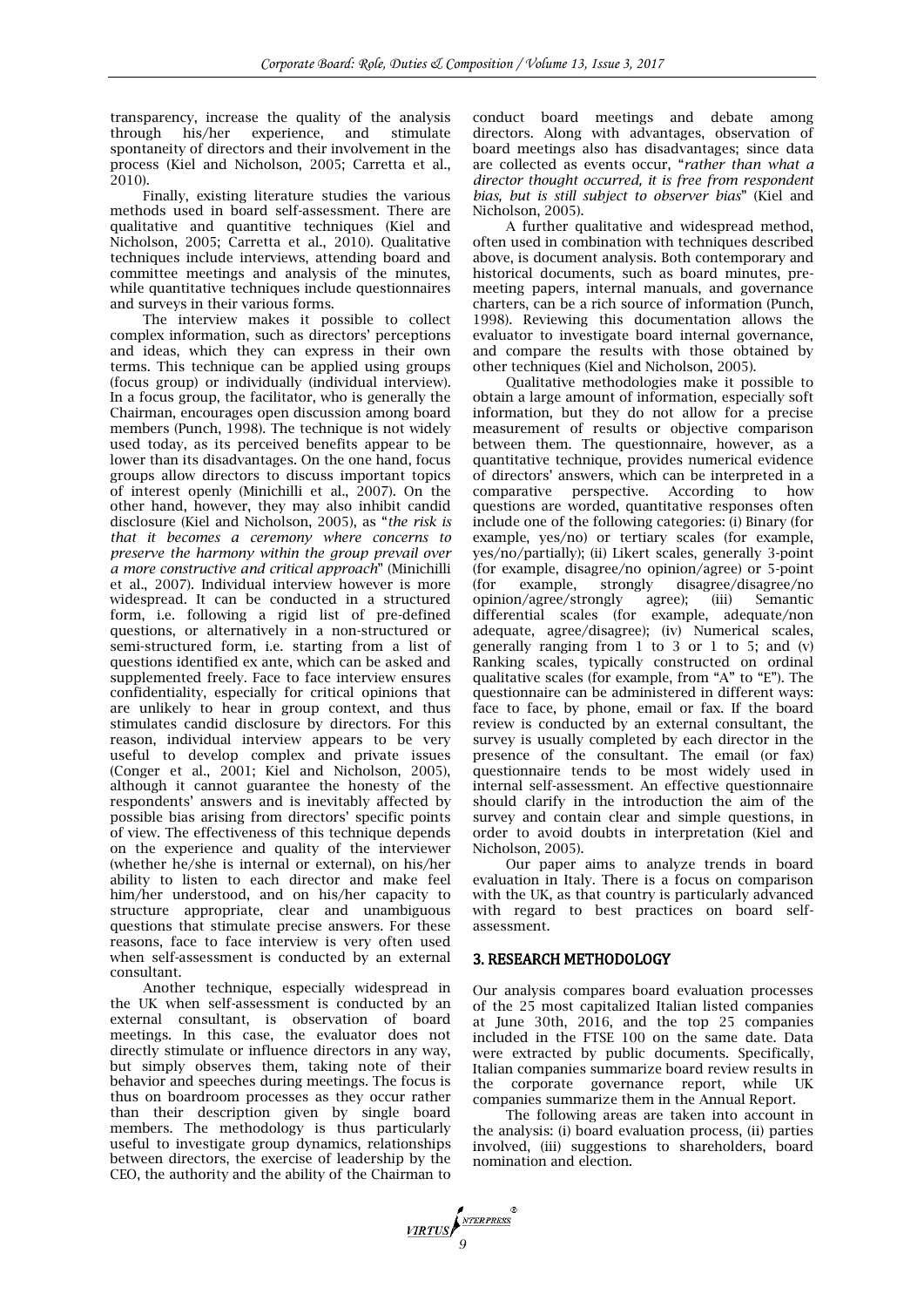The first area investigates the board evaluation process in terms of:

a) conduction;

b) disclosure;

c) areas of evaluation, subdivided two broad categories: (1) board structure, processes and operations; and (2) board strategy, risk and control.

d) outcomes; e) follow up.

The second area studies parties involved in board review, identified as follows:

a) groups to whom self-assessment is extended: the board of directors and its committees as a whole, individual directors and other corporate governance key personnel;

b) parties who is asked about board evaluation;

c) party designated to conduct evaluation: the chairman, the lead independent director, the nomination/governance committee, the company

secretary/legal council, the external consultant and the chief governance officer (CGO).

Finally, the third area investigates board election and the related role of the nomination committee.

### 4. RESULTS

#### 4.1. Board evaluation process

Despite the persistence of some scepticism about the convenience of conducting board review, it turns out to be a fairly established practice among Italian listed companies. The third report on the compliance with the Italian corporate governance code (Corporate Governance Committee, 2015) gives a picture that is basically stable over time. Specifically, in 2015, 180 companies (i.e. 79% of the aggregate) disclosed that they had performed board self-evaluation for the 2014 financial year (Figure 1).

**Figure 1.** Italian listed companies that performed board evaluation



*Source: Assonime-Emittenti Titoli, Figure 4*

Focusing on the 25 most capitalized Italian listed companies at June 30th, 2016, compared to the top 25 companies included in the FTSE 100 on the same date, board review turns out to be a very

widespread practice. In 2016, all UK companies and most Italian companies conducted an annual board valuation for the 2015 financial year, as shown in Table 1.

|                                     |                 |             | Italv           |             | UK              |                |                 |             |  |
|-------------------------------------|-----------------|-------------|-----------------|-------------|-----------------|----------------|-----------------|-------------|--|
| <b>Board evaluation</b>             | No. of<br>cases | 2014<br>(%) | No. of<br>cases | 2015<br>(%) | No. of<br>cases | 2014<br>$(\%)$ | No. of<br>cases | 2015<br>(%) |  |
| Conducted board evaluation          | 23              | 92%         | 23              | 92%         | 25              | 100%           | 25              | 100%        |  |
| Did not conduct board<br>evaluation |                 | 4%          |                 | 4%          |                 | 0%             |                 | 0%          |  |
| No disclosure                       |                 | 4%          |                 | 4%          |                 | 0%             |                 | 0%          |  |
| Total                               | 25              | 100%        | 25              | 100%        | 25              | 100%           | 25              | 100%        |  |

**Table 1.** Conducting board evaluation

Compared to 2014, in 2015 the number of Italian companies that conducted board selfassessment remained constant at 23. In the other two Italian companies in the sample, one did not conduct a board evaluation in 2015, showing clear reluctance to engage in the process, as in previous years. The other company did not make any disclosure about board of directors' self-assessment,

and in view of the 'comply or explain' nature of the national code of corporate governance can be defined as non-compliant.

Disclosure on board evaluation in 2015 was very good. The process was in fact disclosed by 100% of companies, compared to 87% and 88% of Italian and UK companies respectively in 2014, as shown in Table 2.

| Table 2. Evaluation process disclosure |  |  |  |
|----------------------------------------|--|--|--|
|----------------------------------------|--|--|--|

|                              |                 |             | Italv           |             | UK              |             |                 |             |  |  |
|------------------------------|-----------------|-------------|-----------------|-------------|-----------------|-------------|-----------------|-------------|--|--|
| <b>Evaluation process</b>    | No. of<br>cases | 2014<br>(%) | No. of<br>cases | 2015<br>(%) | No. of<br>cases | 2014<br>(%) | No. of<br>cases | 2015<br>(%) |  |  |
| Disclosure of the<br>process | 20              | 87%         | 23              | 100%        | 22              | 88%         | 25              | 100%        |  |  |
| No disclosure                |                 | 13%         |                 | 0%          |                 | 12%         |                 | 0%          |  |  |
| Total                        | 23              | 100%        | 23              | 100%        | 25              | 100%        | 25              | 100%        |  |  |

**11RTUS**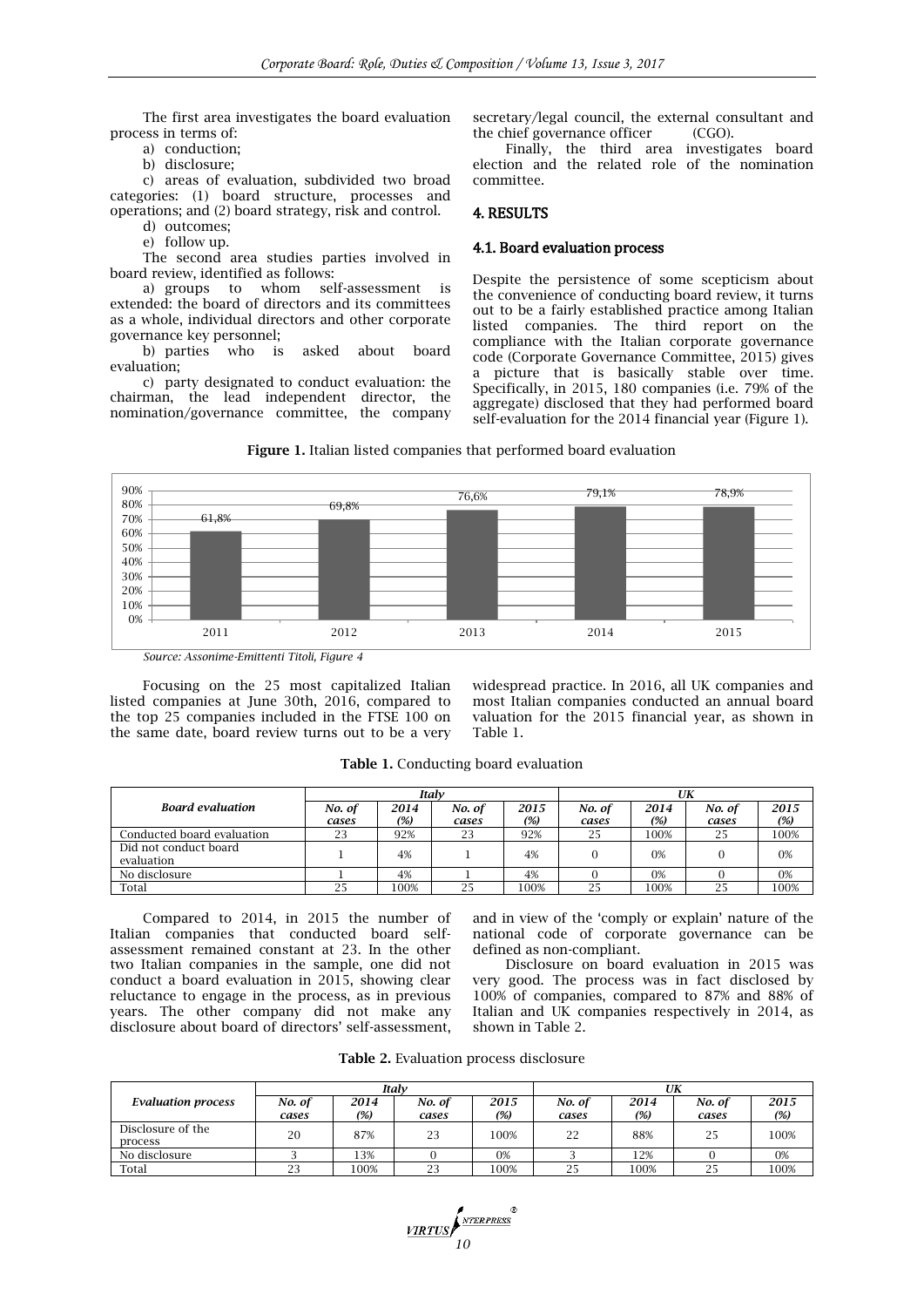However, the quality of the disclosure varied. Specifically, in 2015 only 8% of UK companies clearly described the evaluation process throughout a board mandate (Table 3). However, in the same period 30% of Italian companies provided specific information about a three-year cycle approach: in 2014, about 48% of them addressed this issue. This is probably because the Italian Corporate Governance Code stating "*the board evaluation process could be related to the three-year-long mandate of the board of directors, with differentiated procedures during the three-year period*" was extremely recent. It was amended in July 2014, and, for this reason, was applied in 2015 Italian Reports for the first time.

|  |  |  | <b>Table 3.</b> Three-year cycle approach |  |  |  |
|--|--|--|-------------------------------------------|--|--|--|
|--|--|--|-------------------------------------------|--|--|--|

|                              |        | Italv |                 |      | UK             |      |        |      |  |
|------------------------------|--------|-------|-----------------|------|----------------|------|--------|------|--|
| Three-year cycle<br>approach | No. of | 2014  | No. of          | 2015 | No. of         | 2014 | No. of | 2015 |  |
|                              | cases  | (%)   | cases           | (%)  | cases          | (%)  | cases  | (%)  |  |
| Disclosure of the process    |        | 48%   |                 | 30%  |                | 8%   |        | 8%   |  |
| No disclosure                |        | 52%   | 10              | 70%  | $\Omega$<br>23 | 92%  | 23     | 92%  |  |
| Total                        | 23     | 100%  | $\Omega$<br>ن ک | 100% |                | 100% | 25     | 100% |  |

A further important aspect concerns the areas of evaluation. There is no single solution. As suggested by Lorna A. Schnase (2004), the areas that a board evaluation should cover depend on "*the type of organization conducting the assessment, the industry it operates in, how large and complex it is, and a lot of other factors that make it difficult to develop a single model suitable for all. However, most companies have a number of issues in common, which can be identified at least in general terms"*. These issues might be categorized in different ways, and we subdivide them into two broad categories: (1) board structure, processes and operations; and (2) board strategy, risk and control.

The first category includes, among others, the following issues: definition and understanding of the board's role and responsibilities, adequate composition, relationship between the whole board and management, clear allocation of responsibilities between the board and executive management, quality of the debate and of the documentation sent in preparation for the meetings, functioning of committees, induction activities and adequacy of the organizational structures that support the work of the Board of Directors and its committees.

The second category includes other areas of evaluation, such as strategy, relationship between board and shareholders, risks and controls.

Comparing the Italian and the UK market some important differences emerge between the two countries, as shown in Table 4.

**Table 4.** Areas of evaluation

|                                                   |                 |             | Italv           |             | UK              |             |                 |             |  |
|---------------------------------------------------|-----------------|-------------|-----------------|-------------|-----------------|-------------|-----------------|-------------|--|
| Areas of evaluation                               | No. of<br>cases | 2014<br>(%) | No. of<br>cases | 2015<br>(%) | No. of<br>cases | 2014<br>(%) | No. of<br>cases | 2015<br>(%) |  |
| Only board structure, processes and<br>operations |                 | 35%         | 10              | 43%         |                 | 4%          |                 | 4%          |  |
| Includes strategy, risk and control               | 13              | 57%         | 10              | 43%         | 19              | 76%         | 20              | 80%         |  |
| No disclosure                                     |                 | 9%          |                 | 13%         |                 | 20%         |                 | 16%         |  |
| Total                                             | 23              | 100%        | 23              | 100%        | 25              | 100%        | 25              | 100%        |  |

The evaluation of both areas is widely carried out in the UK. However, compared to the previous year, the UK companies' approach was approximately the same, while the Italian companies showed a slight decrease in the number of boards that included not only the analysis of board structure, processes and operations in their selfassessment. More specifically, 10 Italian firms in 2015 focused their attention on strategy, risk management and control activity. As in previous year, UK companies dealt with not only strategy and risk management, but also succession planning, executive remuneration, board diversity, relationship with shareholders, project management and investments, culture and behavior, as suggested by the Financial Reporting Council (2011).

It therefore appears that UK companies' board evaluation follows a forward-looking approach, aiming to analyze board performance in terms of effectiveness and opportunities for improvement. Italian firms, on the other hand, seem to prefer a compliance and backward-looking approach.

Best practices in board evaluation suggest focusing on both strengths and weaknesses identified by the assessment. More generally, boards should approve a program to enhance areas of excellence and to eliminate weaknesses, and identify parties responsible for implementing the reforms. It is also useful to follow implementation up. Every problem should be clearly identified, analyzed and discussed in order to solve it and plan follow-up and resolution actions. On this point, the European Commission (2011) suggests that "*to encourage openness, a degree of confidentiality should be maintained. So any evaluation statement to be disclosed should be limited to explaining the review process*". This approach is consistent with the Italian Corporate Governance Code, which has chosen not to recommend the dissemination of board review results.

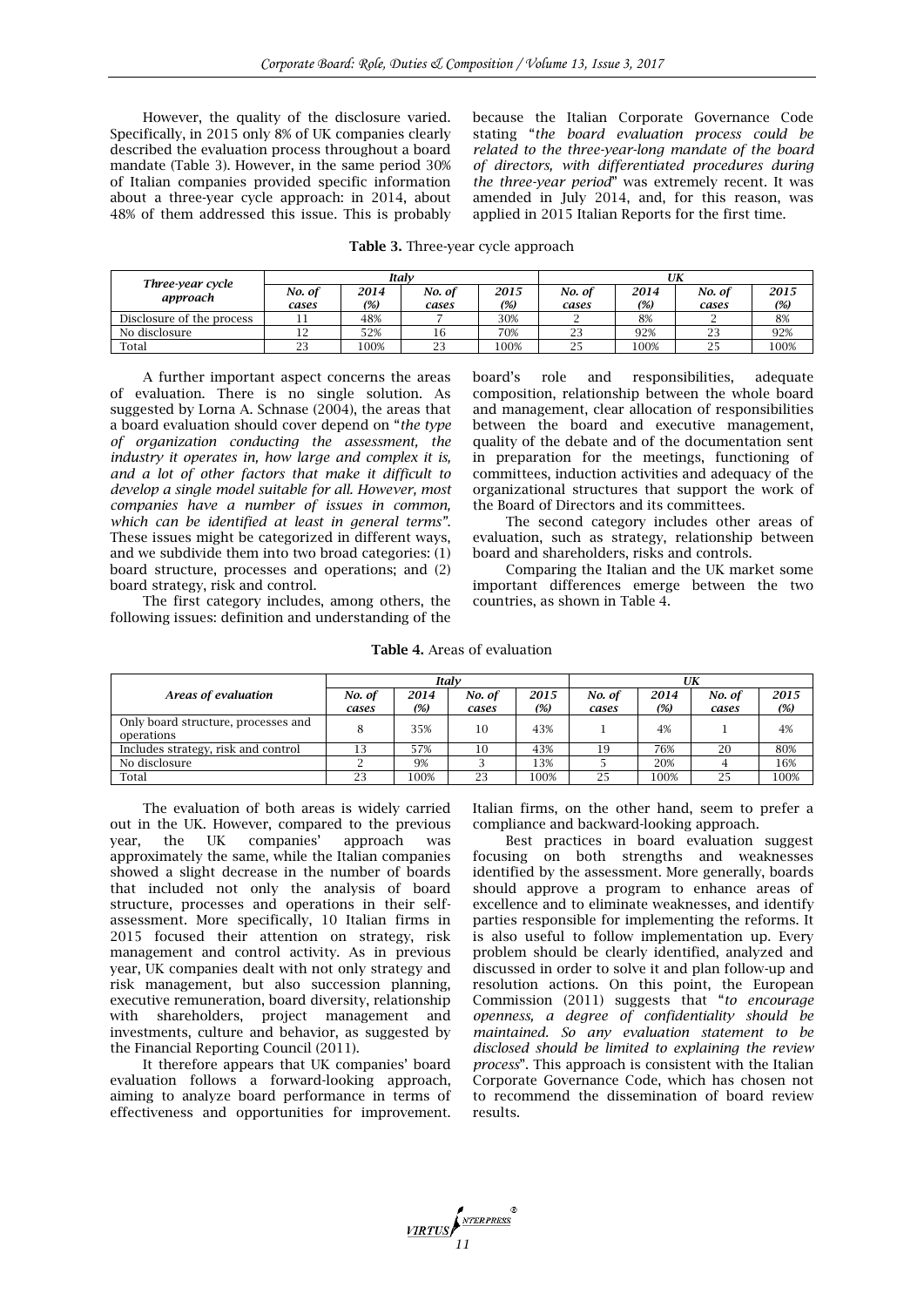|                                        |                 |             | Italv           |             | UK              |             |                 |             |  |
|----------------------------------------|-----------------|-------------|-----------------|-------------|-----------------|-------------|-----------------|-------------|--|
| <b>Evaluation outcome</b>              | No. of<br>cases | 2014<br>(%) | No. of<br>cases | 2015<br>(%) | No. of<br>cases | 2014<br>(%) | No. of<br>cases | 2015<br>(%) |  |
| Areas of improvement and<br>excellence | 13              | 57%         |                 | 35%         | 12              | 48%         |                 | 68%         |  |
| Only areas of excellence               |                 | 26%         |                 | 39%         |                 | 4%          |                 | 8%          |  |
| Only areas of improvements             |                 | 4%          |                 | 4%          |                 | 28%         |                 | 12%         |  |
| No disclosure                          |                 | 13%         |                 | 22%         |                 | 20%         |                 | 12%         |  |
| Total                                  | 23              | 100%        | 23              | 100%        | 25              | 100%        | 25              | 100%        |  |

**Table 5.** Evaluation outcome

As shown in Table 5, there is a significant difference in evaluation outcomes between Italian and UK companies. About 35% of Italian firms in 2015 disclosed both areas of excellence and areas for improvement, whereas 39% and 4% focused only on strengths and weaknesses, respectively. However, in the same period in the UK most companies (68% of the sample) concentrated on both strengths and weaknesses. Moreover, 12% and 8% of UK firms disclosed only weaknesses and strengths, respectively. This confirms that UK companies' board evaluation seems mainly oriented to a forward-looking approach, aiming to remove weaknesses.

The quality of evaluation outcome disclosure varies across companies. Overall, Italian companies summarize information, while UK firms often give great attention to positive and negative aspects of self-assessment.

As regards Italian companies, the following issues are considered the most important. Some are strengths and some are weaknesses:

 Board induction: an institutionalized and effective board induction and training process could maximize the director's contribution and thus improve board effectiveness, particularly where there is a high turnover of non‐executive and independent board members. For this reason self‐ regulation on corporate governance encourages the development of structured induction programs, including directors' visits to individual businesses and meetings with senior management, both for new directors (which are tailored to specific individual requirements to facilitate their activities on board in the shortest possible time) and all other board members. In this context, 8 Italian companies described induction programs as a board strength, while 5 firms recommended improvement of such programs.

 Strategy: 6 Italian companies disclosed demand for an in-depth analysis of strategic issues, related to market evolution, key business environment and other aspects. In particular, directors asked that sufficient time to discuss and oversee strategy be allocated to board agenda. Thus, dedicated meetings are viewed as a valuable way of debating the strategic plan.

 Off-site: 2 Italian companies suggested organizing 'informal' forms of discussion and debate, such as off-site meetings, dinners and preboard meetings, seen as opportunities for free exchange of opinions. One firm described meetings held at the Group's premises abroad as a board strength.

 Succession planning and crisis management: one Italian firm identified as area for improvement the need to refine existing plans. On this point, Criterion 5.C.2 of the Italian Corporate Governance Code recommends Board of Directors to evaluate whether to adopt a plan for the succession of executive directors and provide relative information in their corporate governance reports. Specifically, the Italian Code suggests companies evaluate the opportunity of adopting specific procedures for the succession of executive directors, clearly defining their scope, instruments and timing, providing both for an active engagement of the Board of Directors and for a clear allocation of tasks and duties, also with regard to the preliminary stage of the procedure.

In the UK, the main areas for improvement are identified as development of strategic issues (12 companies), induction (8 companies) and refining of existing succession plans (6 companies).

The follow-up emerging from a self-assessment can be as important as the assessment itself. Failure to follow up on a problem can be indeed as bad, if not worse, than failure to identify it, as the board could be liable for harm occurring during the time the problem continued or got worse because the board failed to take corrective action. Italy and UK have a different approach in the disclosure of follow-up, as shown in Table 6.

**Table 6.** Follow up

| <b>Follow up</b> |                 |          | Italv                |          | UK           |          |              |          |  |  |
|------------------|-----------------|----------|----------------------|----------|--------------|----------|--------------|----------|--|--|
|                  | No. of cases    | 2014 (%) | No. of cases         | 2015 (%) | No. of cases | 2014 (%) | No. of cases | 2015 (%) |  |  |
| Description      |                 | 26%      |                      | 22%      |              | 76%      |              | 68%      |  |  |
| No disclosure    |                 | 74%      | Ιŏ                   | 78%      |              | 24%      |              | 32%      |  |  |
| Total            | $\Omega$<br>ر ے | 100%     | $\sim$ $\sim$<br>ر ے | 100%     | ر ے          | 100%     | ں ے          | 100%     |  |  |

Only 5 Italian companies disclosed the implementation process following previous year's action plan. Such disclosure tends to be very brief, and mainly not very detailed.

About 68% of UK companies disclosed the

follow up process. Such disclosure was generally very detailed and was often presented using charts. Many UK companies summarized in a single table both the follow-up regarding the previous year's action plan and the current year outcomes.

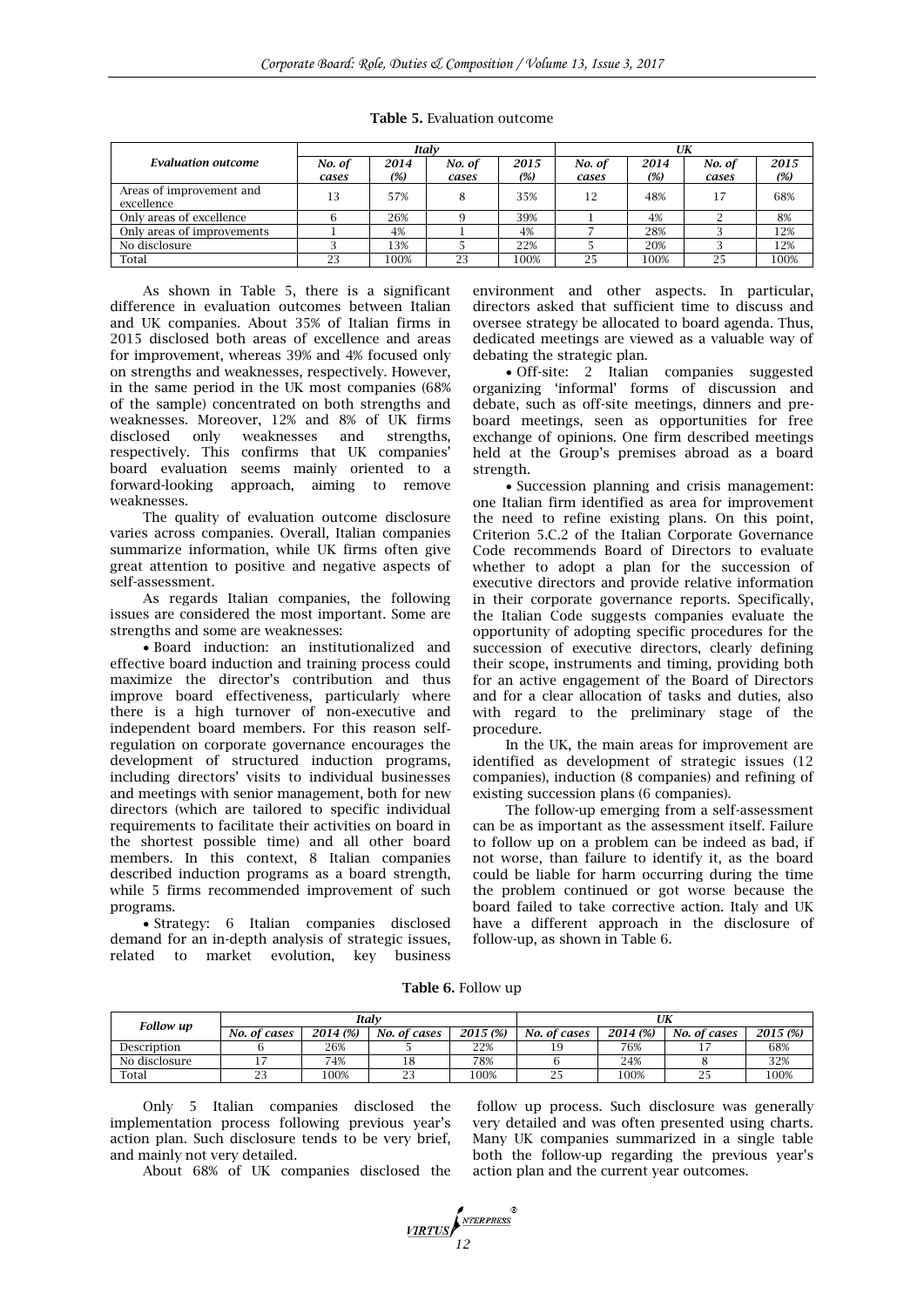#### 4.2. Parties involved

An important aspect of board evaluation is the definition of people to whom the self-assessment process is extended. Three different groups can be identified in this field: the Board of Directors and its committees as a whole, individual directors and other corporate governance key personnel.

With regard to the definition of roles covered by the self-assessment process, the Italian Corporate Governance Code suggests focusing on the whole board and its committees. The UK code adds

individual directors to these parties; specifically, "*individual evaluation should aim to show whether each director continues to contribute effectively and to demonstrate commitment to the role (including commitment of time for board and committee meetings and any other duties)*". Moreover, the UK Corporate Governance Code assigns to nonexecutive directors, led by the senior independent director, the responsibility for performance evaluation of the Chairman, taking into account the views of executive directors.

**Table 7.** Subjects of evaluation

| Subjects of          |              |          | Italv        |          | UK           |          |              |          |  |
|----------------------|--------------|----------|--------------|----------|--------------|----------|--------------|----------|--|
| evaluation           | No. of cases | 2014 (%) | No. of cases | 2015 (%) | No. of cases | 2014 (%) | No. of cases | 2015 (%) |  |
| Whole board          |              | 100%     | 23           | 100%     | 25           | 100%     | 25           | 100%     |  |
| Committees           | 23           | 100%     | 23           | 100%     | 25           | 100%     | 25           | 100%     |  |
| Individual directors |              | 4%       |              | 4%       | 19           | 76%      | 22           | 88%      |  |
| Chairman             |              | 30%      | 10           | 43%      |              | 20%      | 18           | 72%      |  |
| CEO                  |              | 13%      |              | 17%      |              | 12%      |              | 4%       |  |
| No disclosure        |              | 0%       |              | 0%       |              | 0%       |              | 0%       |  |

This explains why most UK companies in 2015 conducted self-assessment not only on the whole board (100% of the sample) and its committees (100% of the sample), but also on individual directors (88% of the sample), as shown in Table 7. On the other hand, only 1 and 10 Italian firms assessed single director performance and the Chairman performance respectively in the same year.

The assessment of the Chairman in the UK in 2015 was conducted by 72% of the firms in the sample. It was carried out by either the lead independent director or by the Deputy Chairman, and usually involved non-executive directors. In the same period, in Italy assessment of the Chairman, which was frequent in the banking sector (as suggested by Bank of Italy Circular No. 285), was conducted by 43% of the firms in the sample and was carried out by all board directors.

Only a few Italian and UK boards evaluated the CEO specifically.

A further important aspect is related to the parties who is asked about board evaluation. Theoretically, it is possible to extend selfassessment to a wide variety of internal and external parties, such as managers, key employees, shareholders and other relevant stakeholders. Most Italian and UK board evaluations generally identify the following sources of information for the evaluation process: the board, the corporate secretary and a few managers, whose presence at board meetings is frequent.

In Italy, where the traditional system represents the most widespread corporate governance model, auditors and Chairman are also asked to express an opinion on the composition and functioning of the board of directors, as shown in Table 8. Specifically, 10 companies involved statutory auditors in the evaluation process: some of them have a dual board and, in these cases, we identify "statutory auditors" with the "supervisory board".

| <b>Table 8. Auditors involvement</b> |  |
|--------------------------------------|--|
|--------------------------------------|--|

|                                          |        |      | Italv  |      | UK     |        |        |        |  |
|------------------------------------------|--------|------|--------|------|--------|--------|--------|--------|--|
| <b>Statutory auditors</b><br>involvement | No. of | 2014 | No. of | 2015 | No. of | 2014   | No. of | 2015   |  |
|                                          | cases  | (%)  | cases  | (%)  | cases  | $(\%)$ | cases  | $(\%)$ |  |
| Disclosure of the process                | 11     | 48%  | 10     | 43%  |        | 4%     |        | 8%     |  |
| No disclosure                            | 12     | 52%  | 13     | 57%  | 24     | 96%    | 23     | 92%    |  |
| Total                                    | 23     | 100% | 23     | 100% | 25     | 100%   | 25     | 100%   |  |

Another delicate phase in board evaluation consists of designating the party conducting the process. On this point, the main difference is between internal and external self-assessment. As some boards evaluate their performance using a combination of both internal and external facilitators, in such cases we considered the external consultant to be the 'evaluator'. As shown in Table 9, about 65% of Italian companies engaged an external consultant in 2015, showing a decrease compared to 2014, when the percentage was 74%. In the UK, the

number of firms involving an external evaluator in 2015 (16 companies, 64% of the sample) increased compared to 2014 (12 companies, 48% of the sample). Four Italian companies which conducted board evaluation internally in 2015 designated the Nomination/Governance Committee as coordinator. Most UK firms adopting internal review in the same period preferred instead to assign the responsibility for the process to the Chairman of the Board of Directors, who was usually also responsible for the evaluation of individual directors.

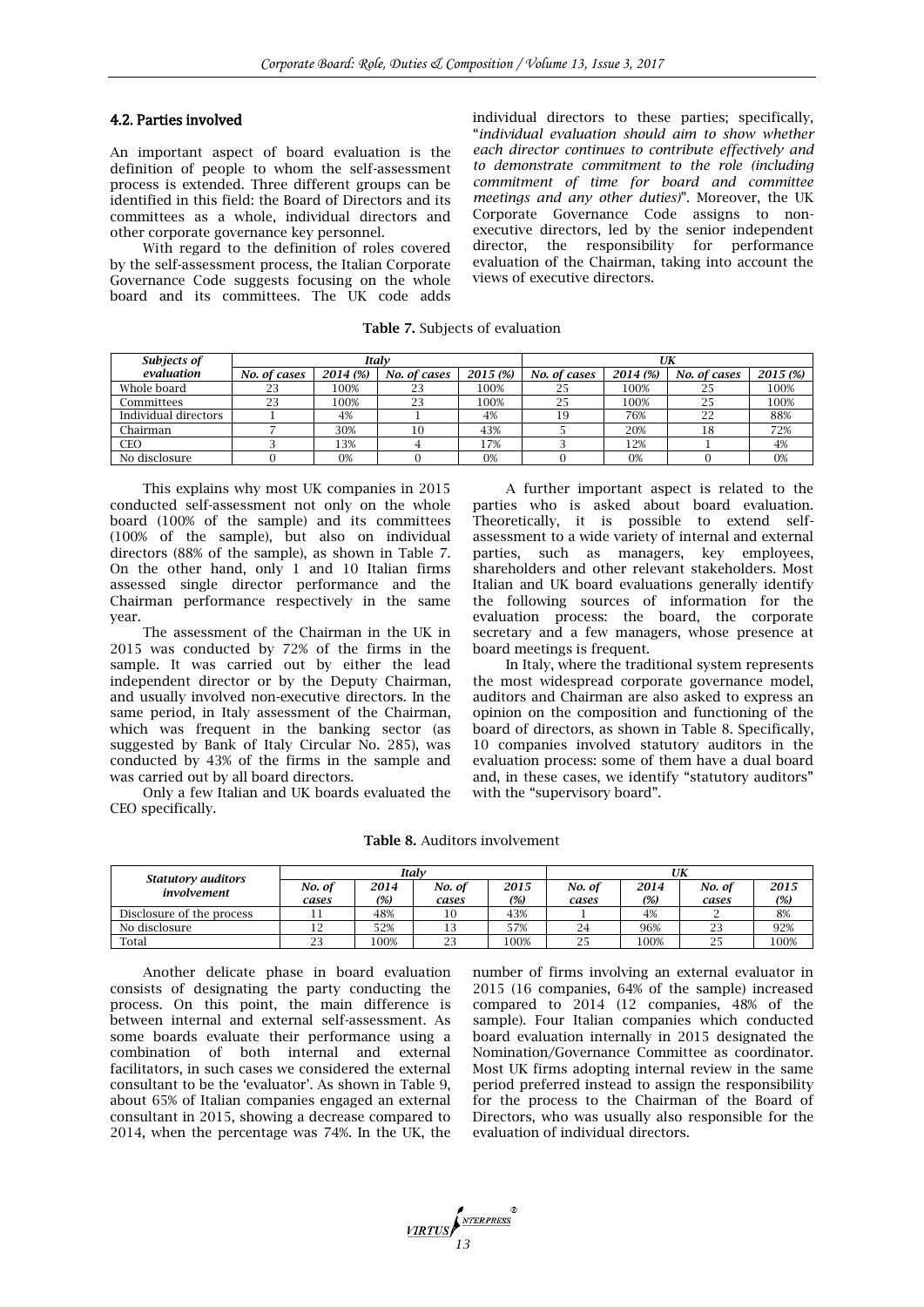|                           |        |      | Italv    |      | UK     |      |        |      |  |
|---------------------------|--------|------|----------|------|--------|------|--------|------|--|
| Evaluators                | No. of | 2014 | No. of   | 2015 | No. of | 2014 | No. of | 2015 |  |
|                           | cases  | (%)  | cases    | (%)  | cases  | (%)  | cases  | (%)  |  |
| Chairman                  |        | 4%   |          | 4%   |        | 12%  |        | 20%  |  |
| Lead independent director |        | 9%   | $\Omega$ | 0%   |        | 4%   |        | 0%   |  |
| Nomination/Governance     |        |      |          | 17%  |        |      |        | 4%   |  |
| Committee                 |        | 4%   | 4        |      |        | 4%   |        |      |  |
| Company secretary/legal   |        | 0%   |          | 4%   | 3      | 12%  |        | 12%  |  |
| council                   |        |      |          |      |        |      |        |      |  |
| External consultant       | ۱7     | 74%  | 15       | 65%  | 12     | 48%  | 16     | 64%  |  |
| Chief governance officer  |        | 0%   | $\Omega$ | 0%   |        | 4%   |        | 0%   |  |
| No disclosure             |        | 9%   |          | 9%   | 4      | 16%  |        | 0%   |  |
| Total                     | 23     | 100% | 23       | 100% | 25     | 100% | 25     | 100% |  |

**Table 9.** Party designated to conduct evaluation

However, it must be considered that many UK companies and some Italian firms engage an external consultant every three (or two) years, as shown in Table 10.

**Table 10.** Engagement of an external consultant in a three-year cycle mandate

| External board                             |              |          | Italv        |          | UK           |          |              |          |
|--------------------------------------------|--------------|----------|--------------|----------|--------------|----------|--------------|----------|
| evaluation in<br>the recent three<br>vears | No. of cases | 2014 (%) | No. of cases | 2015 (%) | No. of cases | 2014 (%) | No. of cases | 2015 (%) |
| Conducted                                  |              | 74%      |              | 74%      | 22           | 88%      |              | 100%     |
| Did not conduct                            |              | 9%       |              | 4%       |              | 0%       |              | 0%       |
| No disclosure                              |              | 17%      |              | 22%      |              | 12%      |              | 0%       |
| Total                                      | 23           | 100%     | 23           | 100%     | 25           | 100%     |              | 100%     |

This result shows that all UK companies conduct an external evaluation at least every two or three years within the board cycle, as suggested by the UK Corporate Governance Code. The number of Italian firms adopting this practice in 2015 remained the same as in 2014 (74% of the sample). This suggests the existence of a growing culture of corporate governance in Italy, as regular use of an external specialized consultant can improve board performance assessments by bringing in an objective viewpoint and by providing a 'best practice' perspective.

The involvement of an external consultant in board evaluation can be on several levels: it can offer independent advice to the board throughout the process, or simply act as impartial facilitator. Both UK and Italian companies clearly prefer the former approach, which ensures the most effective process, and at the same time releases the board from the pressure of conducting an evaluation internally.

Given the potential conflicts, the external facilitator should neither have an ongoing nor recent relationship with the company. For this reason, both the Italian and UK Governance Codes state that external facilitators should be identified in the annual report, specifying whether they have any other connection with the company. More restrictively in the UK, in order to avoid potential conflicts of interest, a trend is emerging (supported, among others, by Sir David Walker) aiming not to assign board evaluation to external consultants who are not primarily focused on high professional services for the board, but mainly provide other and more general professional services to companies.

As shown in Table 11, all UK (100%) and most Italian (93%) companies in 2015 were compliant with their national Corporate Governance Code requirements for disclosure of the name of the external evaluator. These results are similar to previous year.

**Table 11.** Disclosure of external party's name and independence

| External evaluator -               | Italv           |          |                 |          |                 |          |                 |          |
|------------------------------------|-----------------|----------|-----------------|----------|-----------------|----------|-----------------|----------|
| disclosure of<br>name/independence | No. of<br>cases | 2014 (%) | No. of<br>cases | 2015 (%) | No. of<br>cases | 2014 (%) | No. of<br>cases | 2015 (%) |
| Disclosure of name                 |                 | 94%      | ۱4              | 93%      |                 | 100%     | 16              | 100%     |
| Disclosure of independence         | 10              | 59%      | ∸∸              | 80%      |                 | 92%      | ⊥ ∪             | 94%      |

**1444 MILLET DESCRIPTION OF STREET SERVICE** 

In Italy 5 national consultant firms (some nonspecialized in corporate governance services) assisted 15 companies. In the UK, on the other hand, 11 consultant firms (most, if not all of them specialized in corporate governance services) assisted 16 companies. In Italy, the first consultant in terms of clients assisted 5 companies and the second consultant assisted 4 firms. In the UK, however, 5 consultants were engaged in two board evaluations and 6 consultants had a single client.

Almost 80% of Italian companies and 94% of UK firms were transparent about the external consultant independence. However, although both Italian and UK Corporate Governance Codes require specific

disclosure on this issue, companies that did not provide any information did not even explain reasons for not complying with the code in this regard.

Most Italian and UK companies stated they did not have any other connection with the consultant, whereas some of them provided disclosure about the other businesses of the external evaluator with the group.

Both qualitative and quantitive methods can be used by internal and external evaluators to conduct a board self-assessment. Such methodologies are not necessarily alternatives but, on the contrary, are often used in a complementary perspective.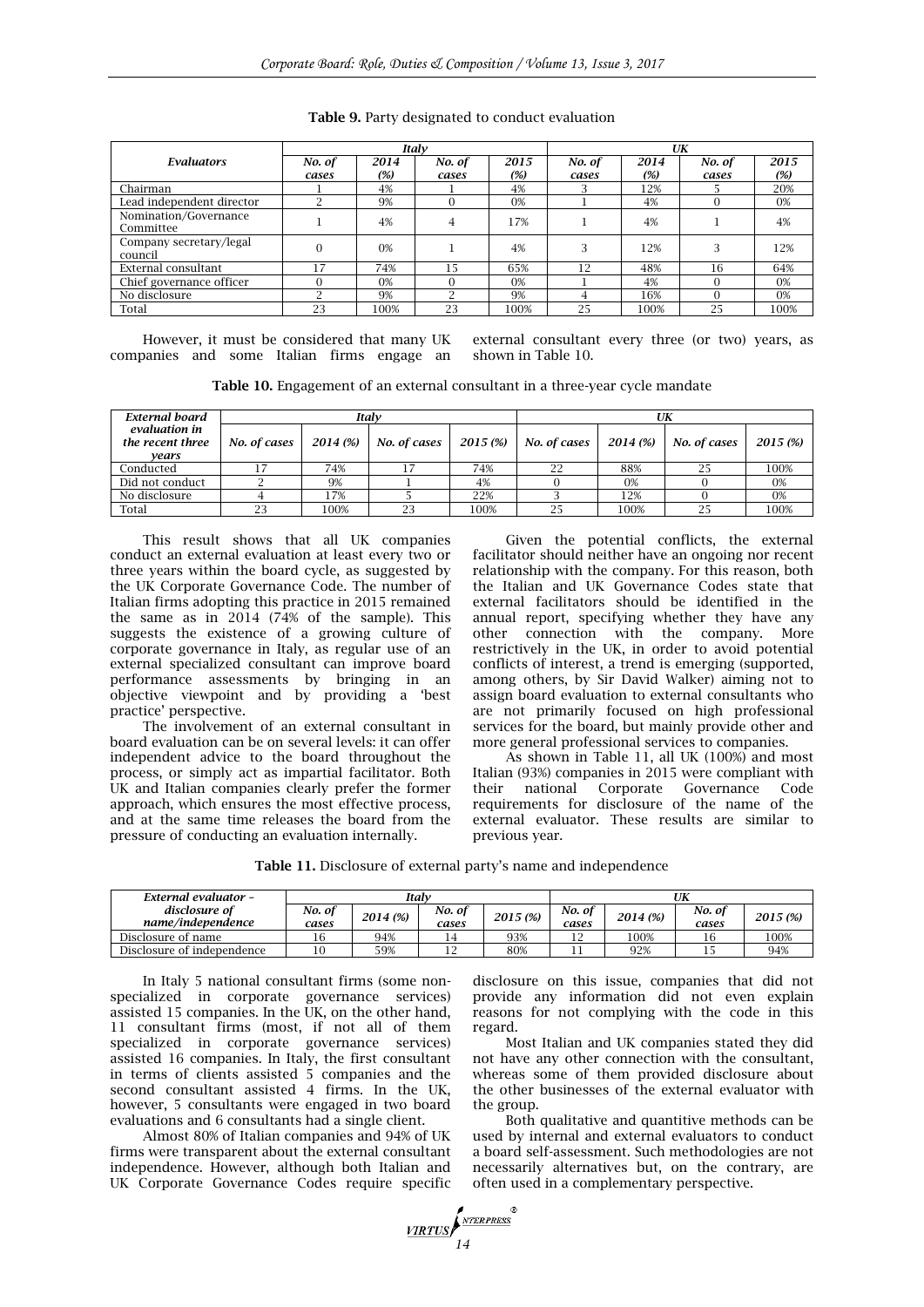As shown in Table 12, in Italy the most widespread methodology of data collection in 2015 was questionnaire (39% of the sample), followed by the combination of survey and interview (30% of the sample) and interview  $(17\% \text{ of the sample})$ . This result reveals a change from the previous year, when

the principal methodology used in Italy was the combination of survey and interview. Single interview was instead the most widespread technique in the UK in 2015, followed by the combination of survey and interview and single questionnaire.

**Table 12.** Methodologies

|                               | Italv           |          |                 |          | UK              |          |                 |          |
|-------------------------------|-----------------|----------|-----------------|----------|-----------------|----------|-----------------|----------|
| <b>Methodologies</b>          | No. of<br>cases | 2014 (%) | No. of<br>cases | 2015 (%) | No. of<br>cases | 2014 (%) | No. of<br>cases | 2015 (%) |
| Ouestionnaires                |                 | 26%      |                 | 39%      |                 | 4%       |                 | 24%      |
| Interviews                    |                 | 17%      |                 | 17%      |                 | 24%      | 10              | 40%      |
| Questionnaires and interviews | 10              | 43%      |                 | 30%      | 15              | 60%      |                 | 28%      |
| Other                         |                 | 4%       |                 | 4%       |                 | 0%       |                 | 0%       |
| No disclosure                 |                 | 9%       |                 | 9%       |                 | 12%      |                 | 8%       |
| Total                         | 23              | 100%     | 23              | 100%     | 25              | 100%     | 25              | 100%     |

One Italian firm and 5 UK firms stated that the external consultant attended some board and committee meetings in order to make a first-hand observation of the discussions.

#### 4.3. Suggestions to shareholders, board nomination and election

In the UK, the practice of suggestions to shareholders is structurally widespread among companies. The Corporate Governance Code recommends indeed that all directors of FTSE 350 companies stand for annual re-election. Therefore, directors usually submit themselves for re-election at the annual general meeting, believing that annual re-election promotes and supports accountability to shareholders. In this context, the nomination committee is generally responsible for recommending any new board appointment and considering, more broadly, succession plans at board level. For this reason, in the UK, the nomination committee identifies the key skills and experience required for the board to function effectively, which are often recorded on a skill matrix, which sometimes includes target weightings for each attribute. Typically, every year external search firms are engaged to identify suitable candidates for both board executive and nonexecutive roles when appropriate. These candidates are then recommended by the nomination committee to the board for election by shareholders.

The Italian Corporate Governance Code states that the board of director shall "*report its view to shareholders on the managerial and professional profiles deemed appropriate for the composition of the Board of Directors, prior to its nomination*". Among the 25 most capitalized Italian listed companies at June 30th, 2016, 10 were expected to follow this requirement, as their Board of Directors ended the one-year or three-year mandate or were staggered boards, as shown in Table 13.

**Table 13.** Suggestions to shareholders

| Suggestions to | Italv        |     |  |  |  |
|----------------|--------------|-----|--|--|--|
| shareholders   | No. of cases |     |  |  |  |
| Suggestions    |              | -0% |  |  |  |
| No suggestions |              | 50% |  |  |  |
| Total          |              | 00% |  |  |  |

About 40% of Italian boards reported their view to shareholders on the appropriate profiles for the

composition of the next Board of Directors, providing quite specific and detailed advice.

The Board of Director election system in Italy is currently rather rigid. Specifically, the Italian "Testo Unico della Finanza" (2005), art.147-ter, establishes a special arrangement, called "list voting system", to facilitate the involvement of minority shareholders in the process of board nomination and election. The list voting system was designed for companies having a stable group of controlling shareholders, dispersed minority shareholders, and a significant component of institutional investors. This type of provision is unusual in countries outside.

The list voting system assumes the presence of statutory provisions aimed at allowing representation of minority shareholders on the Board of Directors of Italian listed companies. This representation can be achieved through different approaches. The first is the proportional method, whereby the share of board members to be appointed is proportional to the voting rights present at the meeting. A second method consists, however, on reserving a predetermined percentage of board members for minorities.

Italian law requires that at least one board member be elected from the minority list that has obtained the highest number of votes and is not connected even indirectly to the shareholders who have presented or voted for the list obtaining the highest number of votes. The definition of the minimum share required for list submission by shareholders is defined by the company in its statutes, but the law defines a minimum threshold. Lists are drawn up before the shareholder meetings, through the use of blocked and unchangeable lists. For this reason, the vote can be expressed only on predefined lists and, once lists are presented, each shareholder can vote for a single list. This model makes it possible to appoint all directors simultaneously. The Chairman of the shareholder meeting, once votes are counted, applies the statutory 'electoral rule' and, thus assigns seats among the lists that have received the votes.

To date, the list voting system has been mainly used by institutional investors, as they are probably able to interpret the values and interests of the market and often hold a percentage of shares for presenting lists higher than the minimum defined in the statutes of Italian listed companies.

The list voting system in Italy has recently been criticized because, even in cases not involving state corporations, it has happened that lists of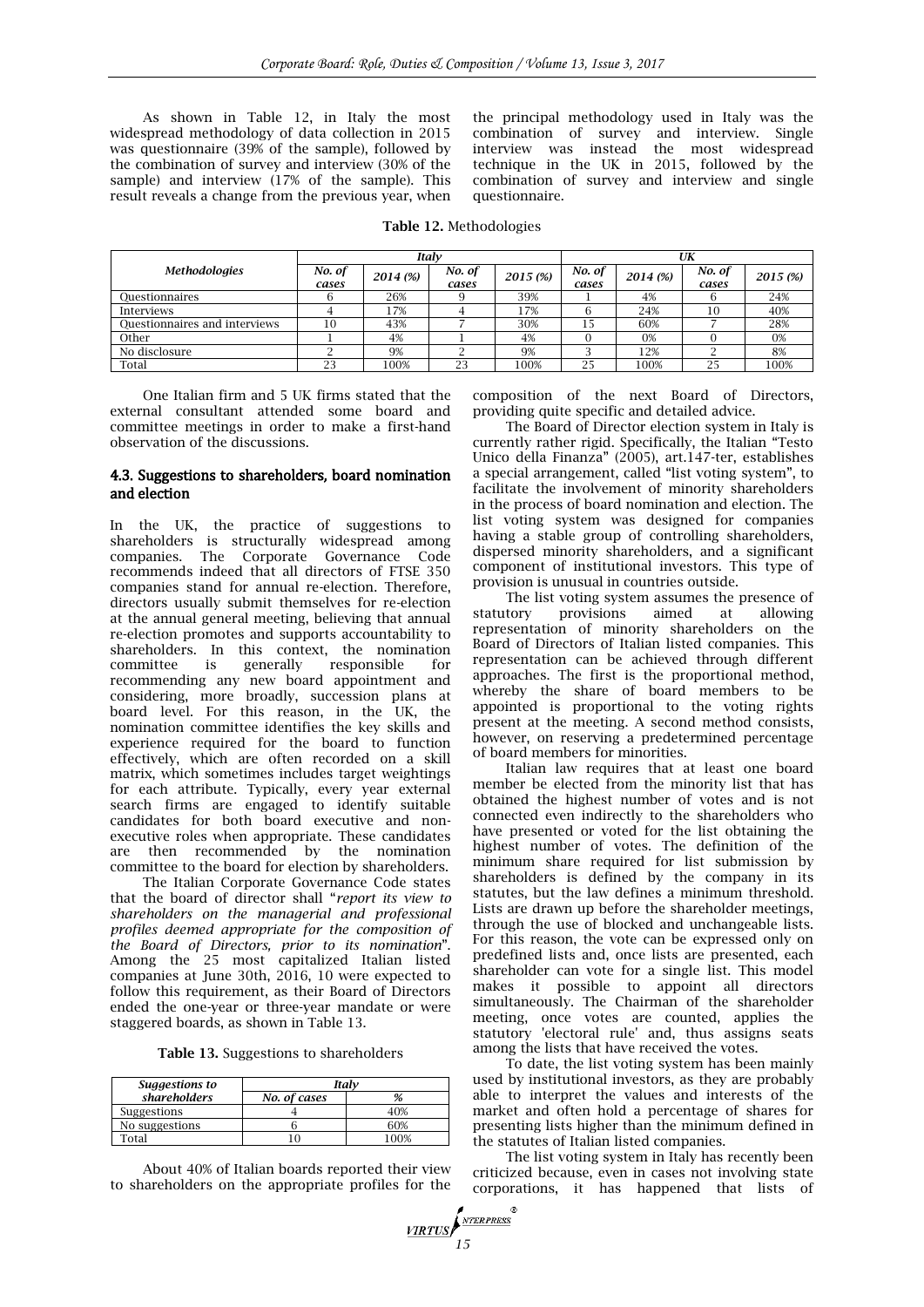candidates presented by what was thought to be the "majority" received fewer votes and were in reality "minority". At the same time, lists presented as "minority", and therefore often incomplete in the number of candidates, received more votes and were in reality "majority" lists. On this point, we conducted an analysis on the 25 most capitalized

Italian listed companies at June 30th, 2016. Unfortunately, data were available only for 16 of these 25 companies. Specifically, we identified companies where, during the last two shareholder meetings, the "majority" list was shown by voting to be in fact a "minority" list.

#### **Table 14.** Shareholder meeting votes

|                                              | Italv |                          |                              |      |  |  |  |
|----------------------------------------------|-------|--------------------------|------------------------------|------|--|--|--|
| Suggestions to shareholders                  |       | Last shareholder meeting | Previous shareholder meeting |      |  |  |  |
| Voting showed "majority" list was "majority" |       | 81%                      |                              | 100% |  |  |  |
| Voting showed "majority" list was "minority" |       | 19%                      |                              | 0%   |  |  |  |
| Total                                        |       | 100%                     |                              | 100% |  |  |  |

Our results (Table 14) show that in 2014 (Telecom Italia), 2015 (Unicredit) and 2016 (SNAM) majority lists proved to be minority lists, in part because of the greater weight of shares belonging to foreign institutional investors in Italian companies. The same happened in 2016 in UBI Banca, where the ex-ante "minority" list, presented by institutional investor, received the 51.1% of votes, against 48.48% received by the ex-ante "majority". This means that institutional investors can be a majority in the shareholder meeting, but they can submit lists with a few candidates, thus playing a role that does not effectively impact on corporate decisions and without being able to vote against unwelcome candidates presented by others.

Therefore, the fact that ex-ante "majority" or "minority" lists cannot be identified before the vote suggests that the Italian system is in need of fundamental reform. A possible solution for publicly held corporations could be to allow an individual vote on each director within a single list. This list could be presented by the outgoing Board of Directors, as happened in 2015 in the Prysmian Group, based on the suggestions of the nomination committee. In this context, only directors receiving the majority of votes would be elected.

#### 5. CONCLUSIONS

Board review appears to be a fairly widespread practice among Italian listed companies, partly because of the specific requirement established by the national Corporate Governance Code. Our analysis suggests that in 2016 the most capitalized Italian companies improved their self-assessment compared to the past, in particular with regard to the disclosure of the process, the involvement of independent external consultants and the number of evaluated subjects. However, we believe that certain aspects should be further developed in the near future.

One improvement could be achieved in terms of process setting. Today, Italian companies seem to prefer a compliance approach, enabling them to demonstrate that they fulfill the specific national Corporate Governance Code requirement. We believe that this approach might lead, over time, to perceiving board self-assessment as a mere formal and bureaucratic practice, thus distorting its real aims. We would hope that Italian companies will gradually move towards an approach focused on the real performance of the board, with a more forwardlooking attitude related to the achievement of plans and improvement of processes.

A second point relates to peer review. To date, Italian companies have been very skeptical in the adoption of this practice, as UK companies were at the beginning. It is in fact culturally quite difficult for Italian board members to express, even anonymously, a judgment on their colleagues, especially in terms of points of weaknesses. Although we understand the reasons for this difficulty, we believe that peer evaluation should also be developed in Italy. In a performance perspective, it would help to develop board dynamics and stimulate the contribution of individual directors, allowing them to identify any underutilized, unrecognized or lacking skills within the group. It could take a soft rather than a hard approach, in other words not requiring a precise and quantitative judgment on individual directors. It could simply be used to indicate outstanding performance by individuals who should be retained for a subsequent mandate, or to indicate key skills not adequately represented within the board. This would make it possible to identify best performing board members as well as those who are less effective, and would be also useful to improve induction planning.

A third improvement could be made by using suggestions to shareholders on the managerial and professional profiles deemed appropriate for the composition of the Board of Directors. This practice is widespread in the UK, where companies are often characterized by the presence of staggered Boards of Directors and a large number of directors is reelected annually. Each year the nominations committee instructs a specializing consultant in board member search to identify the most suitable candidates to become executive or non-executive directors, and these names are recommended to shareholders. The British approach is culturally very different from the Italian one and could be difficult to apply it in Italy. On this point, the Italian Corporate Governance Code suggests that the Board of Directors shall "*report its view to shareholders on the managerial and professional profiles deemed appropriate for the composition of the board of directors, prior to its nomination*". In 2016 about 40% of the Italian boards of the most capitalized listed companies published a document related to the qualitative and quantitive better composition of the next board. The content of these documents, in most cases, is fairly generic, and does not clearly define required characteristics of future directors. However, we believe that it would be useful for Italian companies to be more courageous. They need to follow the example of UK firms, and outline

**17RTUS**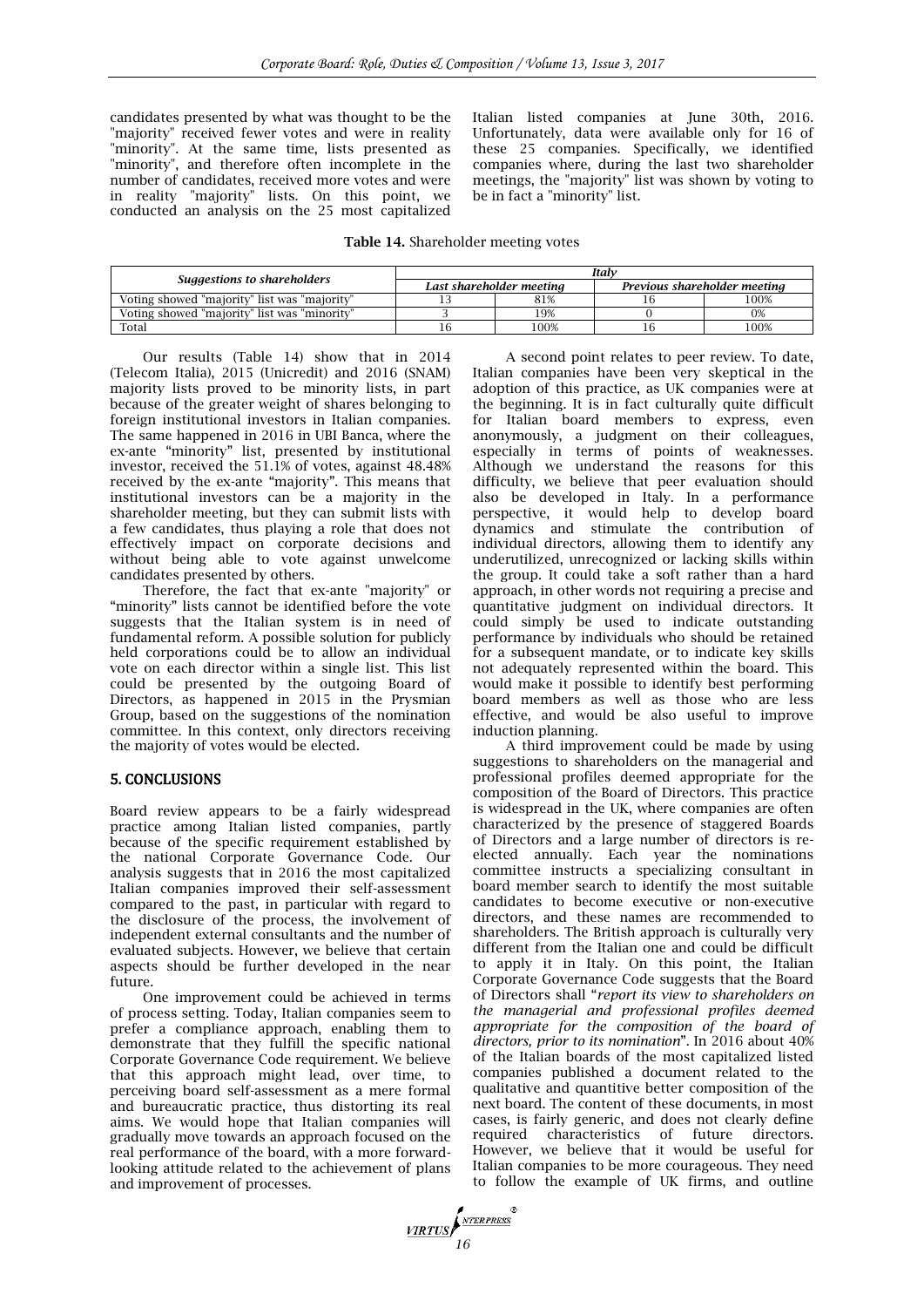profiles of potential future candidates for the Board of Directors in terms of their skills, knowledge and experience.

This paper analyses Italian trends on board evaluation compared to UK trends. The board review process is investigated in terms of objectives, parties involved, methodological approaches, suggestions to shareholders, board nomination and election. In our knowledge, this is the first study comparing board review processes in two different countries. For this

#### **REFERENCES**

- 1. Alvaro, S., Mollo, G., & Siciliano, G. (2012). Il voto di lista per la rappresentanza di azionisti di minoranza nell'organo di amministrazione delle società quotate. *Quaderni giuridici.* Consob. Retrieved from the World Wide Web: http://www.consob.it/documents/11973/201676/ qg1.pdf/2dd45801-a4dd-482e-9759-37bd94f2b87a
- 2. Australian Stock Exchange Corporate Governance Council (2003). *Principles of good corporate governance and best practice recommendations.* Sydney: Australian Stock Exchange Ltd. Retrieved from the World Wide Web: http://www.asx.com.au/documents/about/asxcgc\_ amended\_principles\_021106.pdf
- 3. Bank of Italy, *Circular 285,* of 17 December 2013. Retrieved from the World Wide Web: https://www.bancaditalia.it/compiti/vigilanza/nor mativa/archivio-norme/circolari/c285/index.html
- 4. Belcredi, M., & Bozzi, S. (2015). *Corporate governance in Italy: Compliance, Remunerations and quality of the comply-or-explain.* Retrieved from the World Wide Web: http://www.assonime.it/ attivita-editoriale/studi/Pagine/271048.aspx
- 5. Berenbeim, R. (1994). *Corporate boards: Improving and evaluating performance: A research report.* New York: Conference Board.
- 6. Carretta, A., Farina, V., & Schwizer, P. (2010). Assessing effectiveness and compliance of banking boards. *Journal of Financial Regulation and Compliance, 18(4),* 356-369. https://doi.org/ 10.1108/13581981011093677
- 7. Conger, J. A., Finegold, D., & Lawler, E. E. (1998). Appraising boardroom performance. *Harvard Business Review, Issue January-February,* 136-148. Retrieved from the World Wide Web: https://hbr.org/1998/01/appraising-boardroomperformance
- 8. Conger, J. A., Lawler, E. E., & Finegold, D. L. (2001). *Corporate boards: Strategies for adding value at the top.* San Francisco: Jossey-Bass.
- 9. Corporate Governance Committee (2015). *Italian corporate governance code*. Retrieved from the World Wide Web: http://www.borsaitaliana.it/ borsaitaliana/regolamenti/corporategovernance/c ode2015.en.pdf
- 10. Corporate Governance Committee (2015). *The third report on the compliance with the Italian corporate governance code.* Retrieved from the World Wide Web: http://www.borsaitaliana.it/comitato-corpo rate-governance/documenti/docenglish/annual report2015.en.pdf
- 11. Cosma, S., Mastroleo, G., & Schwizer, P. (2017). Assessing corporate governance quality: Substance over form. *Journal of Management and Governance,* forthcoming. https://doi.org/10.1007/s10997-017- 9395-3
- 12. Epstein, M. J., & Roy, M.-J. (2004). Improving the performance of corporate boards: Identifying and measuring the key drivers of success. *Journal of*

**17RTUS** 

reason, future researches could investigate the same processes in other countries, trying to identify international best practices.

The main limitation of our paper is that information are extracted by public sources (Annual Report for UK and Corporate Governance Report for Italy). For this reason, future researches could investigate board evaluations more in depth by using also corporate internal documents and direct interviews to board members.

*General Management, 29(3),* 1-23. https://doi.org/10.1108/13581981011093677

- 13. European Commission (2005). *Commission recommendation 2005/162/EC of 15 February 2005 on the role of non-executive or supervisory directors of listed companies and on the committees of the (supervisory) board.* Retrieved from the World Wide Web: http://eurlex.europa.eu/legal-content/EN/TXT/?uri=CELEX% 3A32005H0162
- 14. European Commission (2011). *The UE corporate governance framework, Green paper.* Retrieved from the World Wide Web: http://ec.europa.eu/ internal\_market/company/docs/modern/com2011 -164\_en.pdf
- 15. Financial Reporting Council (2011). *Guidance on board effectiveness.* Retrieved from the World Wide Web: https://www.frc.org.uk/getattachment/ 11f9659a-686e-48f0-bd83-36adab5fe930/Guidance -on-board-effectiveness-2011.pdf
- 16. Financial Reporting Council (2003, 2014, 2016). *The UK corporate governance code.* Retrieved from the World Wide Web: https://www.frc.org.uk/ getattachment/ca7e94c4-b9a9-49e2-a824-ad76a32 2873c/UK-Corporate-Governance-Code-April-2016.pdf
- 17. German Panel on Corporate Governance (2000). *Corporate governance rules for quoted German companies.* Retrieved from the World Wide Web: http://www.ecgi.org/codes/documents/code0700e. pdf
- 18. Heemskerk, E. M., Heemskerk, K., & Wats, M. M. (2017). Conflict in the boardroom: A participant observation study of supervisory board dynamics. *Journal of Management and Governance, 21(1),* 233- 263. https://doi.org/10.1007/s10997-015-9339-8
- 19. Huse, M. (2007). *Boards, governance and value creation: The human side of corporate governance.*  Cambridge: Cambridge University Press. https://doi.org/10.1017/CBO9780511611070
- 20. Ingley, C., & Van Der Walt, N. (2002). Board dynamics and the politics of appraisal. *Corporate Governance: An International Review, 10(3),* 163- 174. https://doi.org/10.1111/1467-8683.00281
- 21. Kiel, G. C., & Nicholson, G. J. (2005). Evaluating boards and directors. *Corporate Governance: An International Review, 13(5),* 613-631. https://doi.org/10.1111/j.1467-8683.2005.00455.x
- 22. Leblanc, R. (2007). The eight "Cs" of board performance assessment. *The Corporate Board, 28(165),* 16-21.
- 23. Leblanc, R., & Gillies, J. (2005). *Inside the boardroom: How boards really work and the coming revolution in corporate governance.*  Toronto: John Wiley and Sons.
- 24. Long, T. (2006). This year's model: Influences on board and director evaluation. *Corporate Governance: An International Review, 14(6),* 547-557. https://doi.org/10.1111/j.1467-8683.2006.00529.x
- 25. Minichilli, A., Gabrielsson, J., & Huse, M. (2007). Board evaluations: Making a fit between the